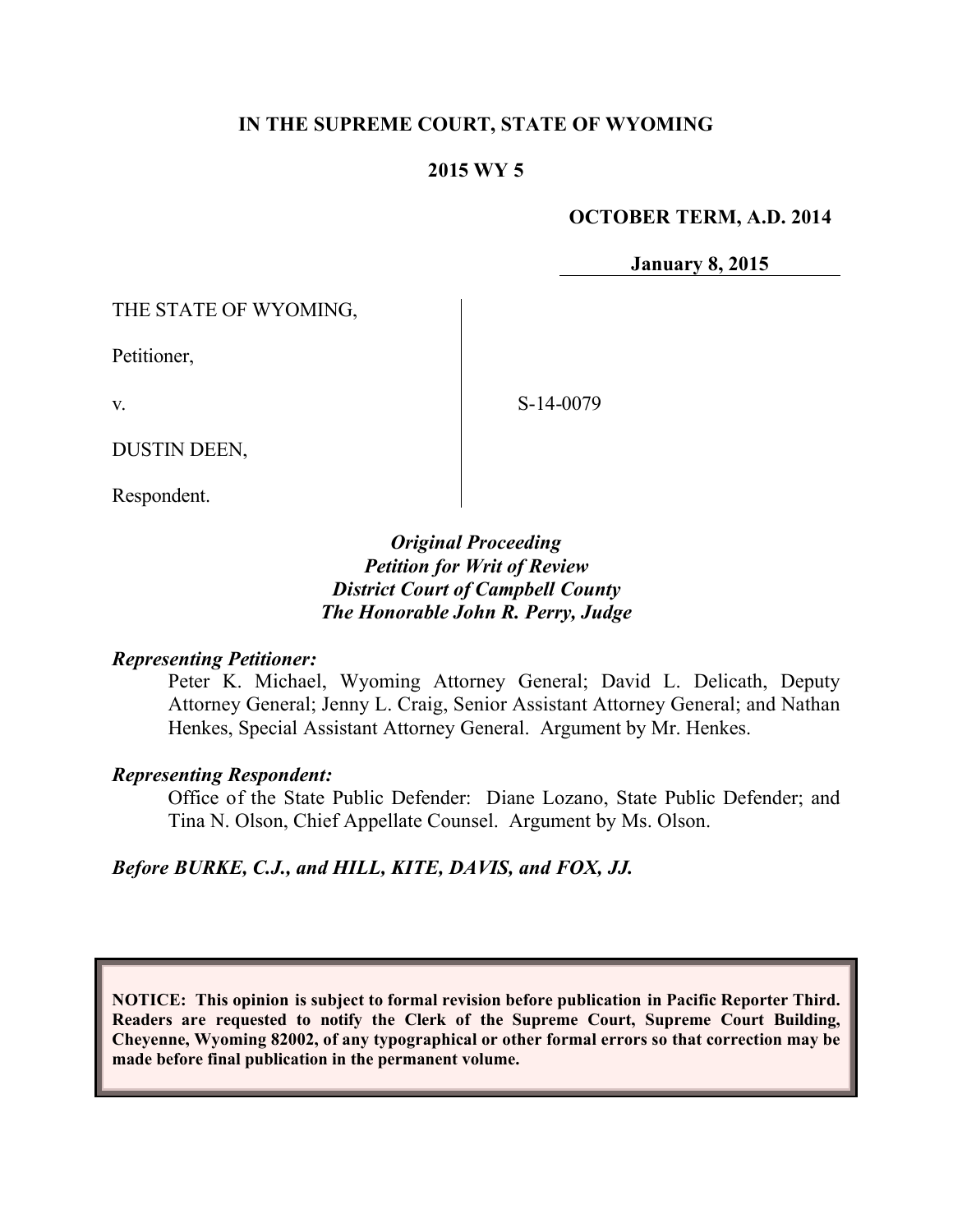### **HILL,** Justice.

 $\overline{a}$ 

[¶1] Dustin Deen was arrested and charged with delivery of and possession with intent to deliver a controlled substance. He filed a motion to suppress the evidence seized during a search of his home, claiming the search was invalid because the warrant was served after 10 p.m. in violation of W.R.Cr.P. 41(c). The district court agreed and granted the motion. The State filed a petition for writ of review or certiorari in this Court, claiming the district court erred in granting the motion to suppress without first determining whether the violation of Rule 41 constituted prejudicial error. We granted the petition. We conclude that the district court erred in granting the suppression order.

#### **ISSUE**

[¶2] The issue for our determination is:

Whether the district court properly suppressed evidence seized pursuant to a search warrant served after 10 p.m. in violation of Rule 41(c) as the product of an unreasonable search under the Fourth Amendment.<sup>1</sup>

# **FACTS**

[¶3] During a traffic stop at approximately 4:15 on the afternoon of July 19, 2013, a Campbell County Sheriff's deputy searched the vehicle and found 44.7 grams of marijuana. In an interview later that day after his arrest, the driver told investigator Troy Hipsag that he had purchased the marijuana from an individual known to him as Dustin at a house on Peaceful Valley Drive. He said he had purchased marijuana from Dustin thirty to forty times since February, 2013.

[¶4] Investigator Hipsag went to Peaceful Valley Drive and located the house described to him in the interview. He called the county attorney and at approximately 7:05 p.m. met with him to prepare an affidavit and search warrant. When he left the county attorney's office with the documents at approximately 8:35 p.m., Investigator Hipsag tried unsuccessfully to reach the on-call judge and a magistrate. He finally reached a circuit court judge and was able to meet with her at approximately 9:20 p.m. She reviewed the affidavit and signed the warrant. Investigator Hipsag then went to the

<sup>&</sup>lt;sup>1</sup> In both the district court and this Court, Mr. Deen also asserted the search was unreasonable under Art. 1 § 4 of the Wyoming Constitution. In his one-paragraph argument in district court, however, Mr. Deen did not assert, much less establish, that the Wyoming Constitution provides greater protection than the federal constitution under these circumstances. "[W]hen a defendant fails to assert a cogent independent state constitutional based argument before the district court, a defendant fails to preserve such issues for appellate review." *Flood v. State*, 2007 WY 167, ¶ 12, 169 P.3d 538, 543 (Wyo. 2007), quoting *Lindsay v. State*, 2005 WY 34, ¶ ¶ 16-17, 108 P.3d 852, 856 (Wyo. 2005).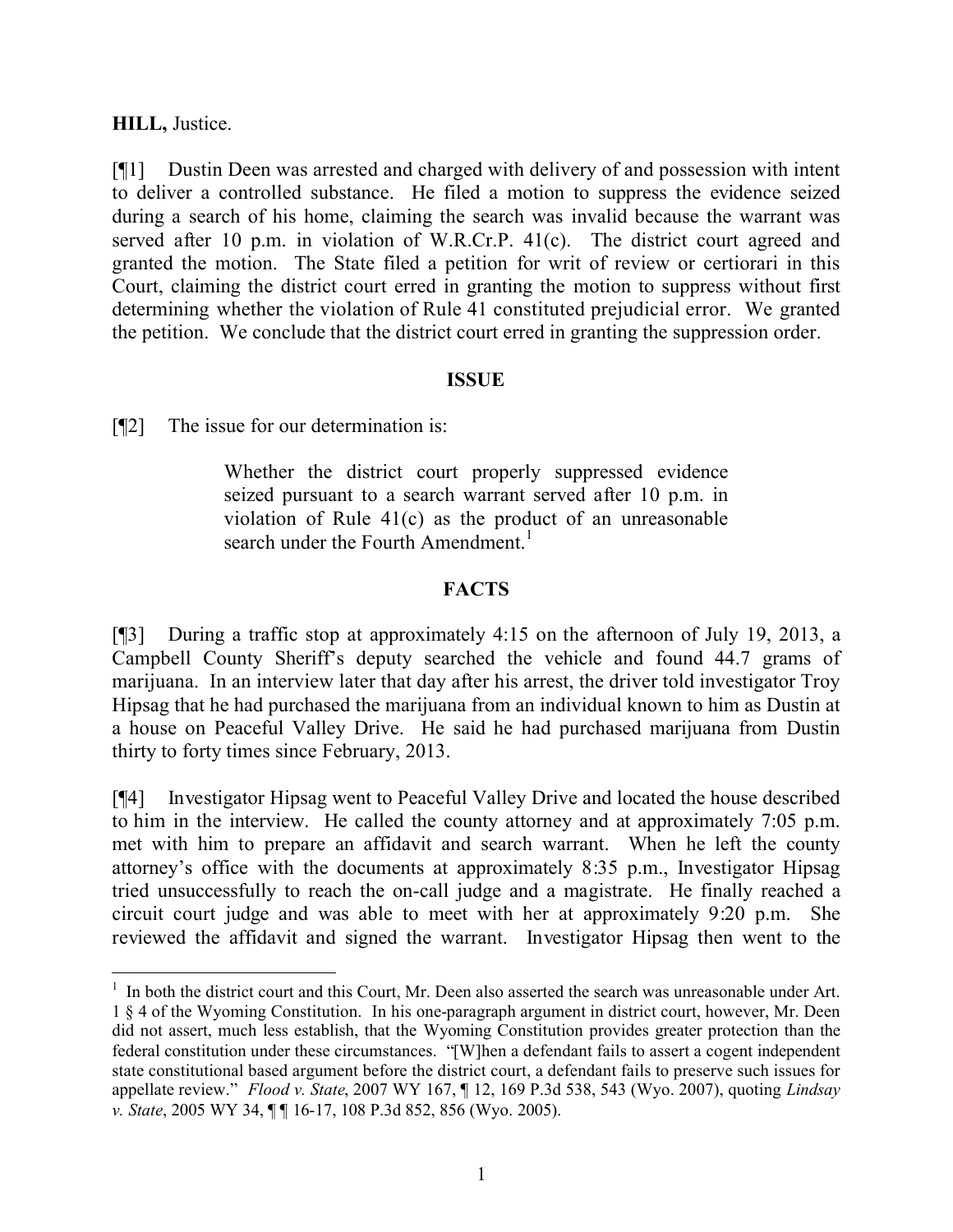sheriff's office to organize a team to execute the warrant. They left the sheriff's office at approximately 10:02. On route to execute the search warrant, the officers' access to Peaceful Valley Drive was blocked by a passing train. They arrived at the house identified in the search warrant at 10:18 p.m. They searched the home and found marijuana, drug paraphernalia, and cash in small bills in Mr. Deen's bedroom.

[¶5] Mr. Deen was arrested and charged with felony counts of delivery of a controlled substance and possession of a controlled substance with intent to deliver in violation of Wyo. Stat. Ann. § 35-7-1031(a)(ii). Prior to trial, Mr. Deen filed a motion to suppress the evidence seized in the search. He argued that the search was unlawful and in violation of his constitutional rights because the search warrant was served after 10 p.m. contrary to the plain language of the warrant allowing the search between the hours of 6 a.m. and 10 p.m. The State responded that the violation was procedural in nature, did not involve a violation of a fundamental right and should be treated as harmless error. After a hearing, the district court held that the search was executed outside the time parameters of the warrant and entered an order granting the motion to suppress the evidence seized in the search. The State filed its petition for writ in this Court, which the Court granted.

## **STANDARD OF REVIEW**

[¶6] When reviewing a decision on a motion to suppress evidence we defer to the district court's findings on factual issues unless they are clearly erroneous. *State v. Holohan,* 2012 WY 23, ¶ 8, 270 P.3d 693, 696 (Wyo. 2012), citing *Nava v. State*, 2010 WY 46, ¶ 7, 228 P.3d 1311, 1313 (Wyo. 2010). The constitutionality of a particular search and seizure, however, is a question of law that we review *de novo*. *Id*.

## **DISCUSSION**

[¶7] The State asserts that the district court erred when it concluded that the search was unconstitutional and the evidence must be suppressed based upon a procedural violation of W.R.Cr.P. 41(c). The State contends that a procedural violation of the rule is not the same as a constitutional violation and, by itself, does not establish that the search was unreasonable under the Fourth Amendment. The State argues further that the district court should have applied the "prejudicial error" test to determine whether suppression of the evidence was appropriate. The State asserts that Mr. Deen did not show that he was prejudiced as a result of the procedural violation of the rule; therefore, the violation did not make the search unconstitutional.

[¶8] W.R.Cr.P. 41 addresses search and seizure. Subsection (c) of the rule states:

(c) *Issuance and contents of warrant*. A warrant shall issue only on affidavit sworn to before a person authorized by law to administer oaths and establishing the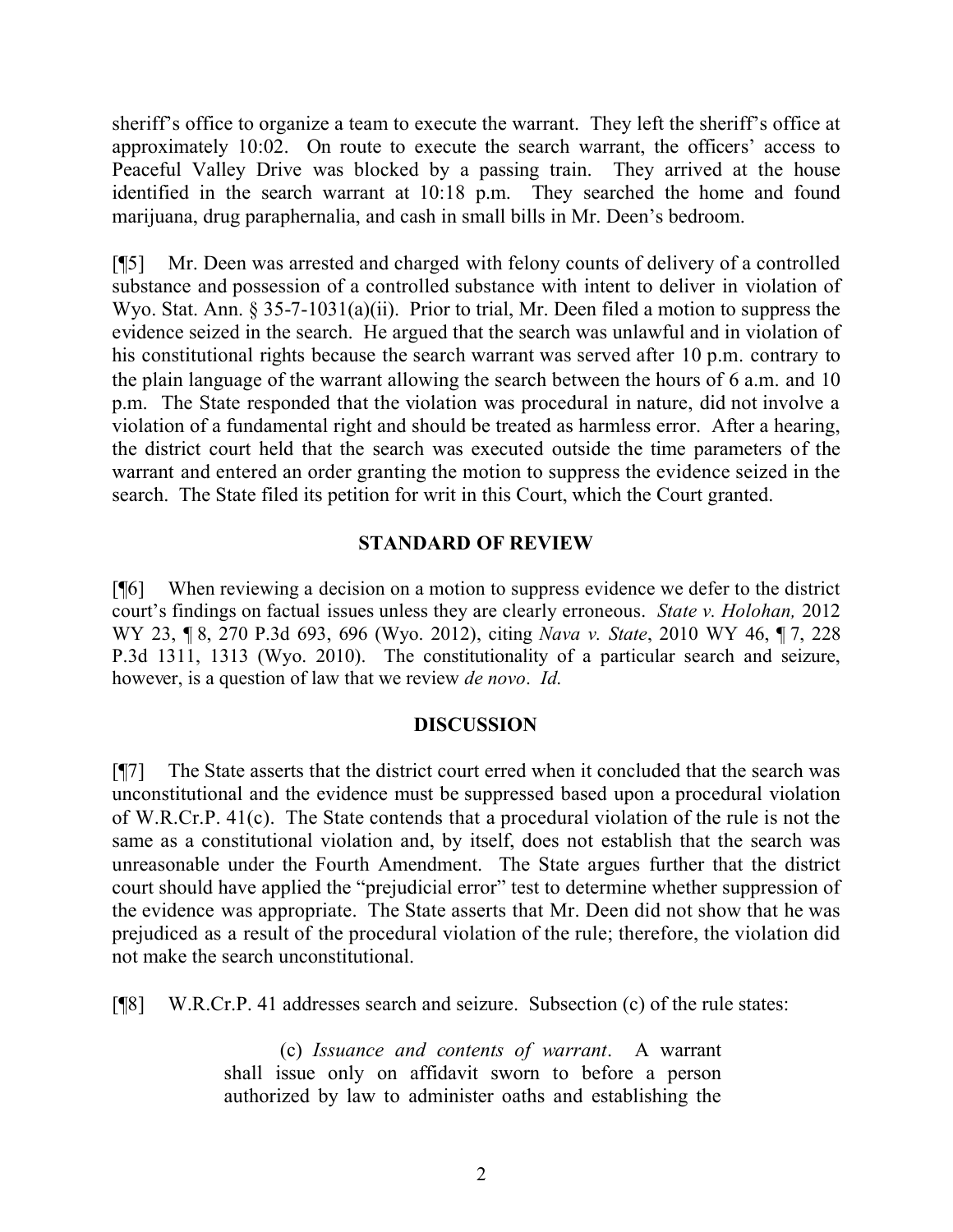grounds for issuing the warrant. If the judicial officer is satisfied that the grounds for the application exist or that there is probable cause to believe that they exist, the judicial officer shall issue a warrant particularly identifying the property or person to be seized and naming or describing the person or place to be searched. Before ruling on a request for a warrant the judicial officer may require the affiant to appear personally and may examine under oath the affiant and any witnesses the affiant may produce, provided that such proceeding shall be taken down by a court reporter or recording equipment and made part of the affidavit. The warrant shall be directed to any officer authorized to enforce or assist in enforcing the state law. It shall state the grounds or probable cause for its issuance and the names of the persons whose affidavits have been taken in support thereof. It shall command the officer to search, within a specified period of time not to exceed 10 days, the person or place named for the property or person specified. The warrant shall direct that it be served between 6 a.m. and 10 p.m., unless the issuing authority, by appropriate provision in the warrant, and reasonable cause shown, authorizes its execution at other times. It shall designate the judicial officer to whom it shall be returned. [Underline added.]

[¶9] Pursuant to the plain language of the Rule, search warrants are to be served between 6 a.m. and 10 p.m. unless, upon a showing of reasonable cause, the warrant provides otherwise. The warrant issued in Mr. Deen's case provided that it was to be served between 6 a.m. and 10 p.m. Investigator Hipsag did not request a warrant providing for service at a different time. It is undisputed that service of the warrant at Mr. Deen's residence at just after 10:18 p.m. was in violation of Rule 41(c). The question is whether that violation required suppression of the evidence seized.

[¶10] In *Murray v. State*, 855 P.2d 350, 355 (Wyo. 1993), this Court considered whether law enforcement's failure to inform the defendant at the time of his arrest of the charges against him as required by W.R.Cr.P. 4(c)(3) should lead to exclusion of his post-arrest statements. The version of the rule in effect at the time provided as follows:

(c) Execution or service; and return.

. . . .

(3) Manner.--The warrant shall be executed by the arrest of the defendant. The officer need not have the warrant in his possession at the time of the arrest, but upon request he shall show the warrant to the defendant as soon as possible.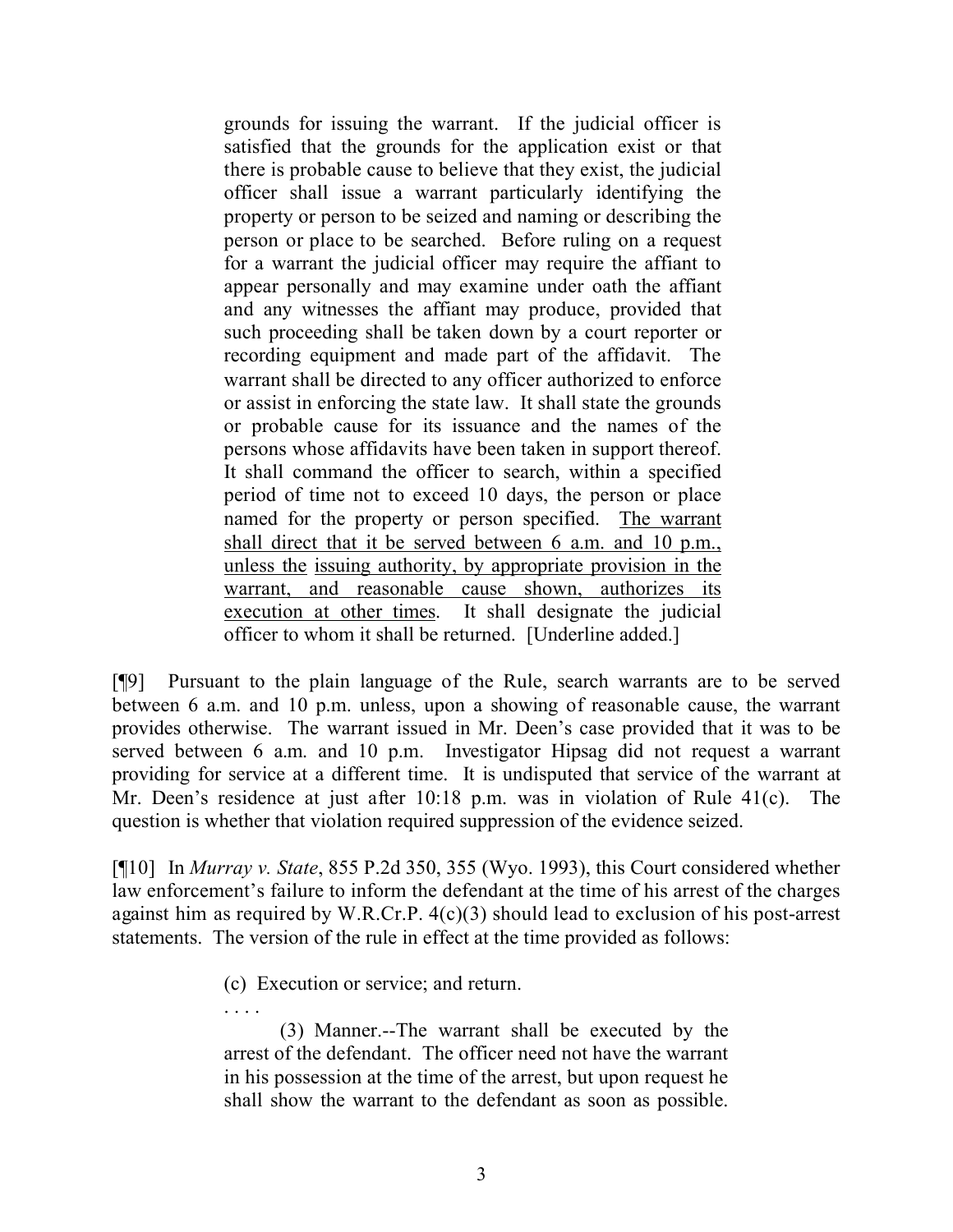If the officer does not have the warrant in his possession at the time of the arrest, he shall then inform the defendant of the offense charged and of the fact that a warrant has been issued. [Underline added.]

[¶11] Contrary to this provision, law enforcement did not inform the defendant that he was under arrest for second degree murder or that a warrant had been issued until after he had been arrested, taken to jail and made incriminating statements to an investigator part way through an interview. The Court said:

> One method for deterring future violations would be to exclude any evidence which had been obtained in violation of the rule. However, we are not convinced that every violation of the rule warrants exclusion of the evidence. The difficulty in arriving at an appropriate remedy is that the rules, by their nature, "blend constitutional limitations on police activity, procedural limitations designed to avoid constitutional violations, and purely administrative 'housekeeping' regulations." *United States v. Searp*, 586 F.2d 1117, 1123-24 (6th Cir.1978), *cert. denied*, 440 U.S. 921, 99 S.Ct. 1247, 59 L.Ed.2d 474 (1979). The remedies should vary accordingly. When the violation compromises a substantial or constitutional right, the exclusionary rule is an appropriate remedy, especially when the right is related to Fourth Amendment protections. See Wayne R. LaFave & Jerold H. Israel, Criminal Procedure  $\S 3.1(e)$  at 146 (1984). But, when the violated rule is merely ministerial or technical, the exclusionary rule becomes a remedy out of proportion to the benefit to be gained. The problem is in ascertaining whether the violation implicates a substantive right or merely a procedure designed to protect that right.

*Murray*, 835 P.2d at 355.

[ $[12]$  In *Murray*, the Court held that the violation of Rule 4(c)(3) "did not implicate a sufficiently substantive right to warrant exclusion of [the defendant's] statements." 855 P.2d at 355. In reaching that result, the Court relied on *United States v. Shelton*, 742 F. Supp. 1491, 1502 (D. Wyo. 1990). There, the court emphasized the difference "between the *right* to be free from unnecessary and frightening intrusions by the State into our homes in the middle of the night and the *procedures* which have been established to protect that right." *Id.* quoting *United States v. Searp*, 586 F.2d 1117, 1122 ( $6^{th}$  Cir. 1978). It then adopted the following test for determining whether to apply the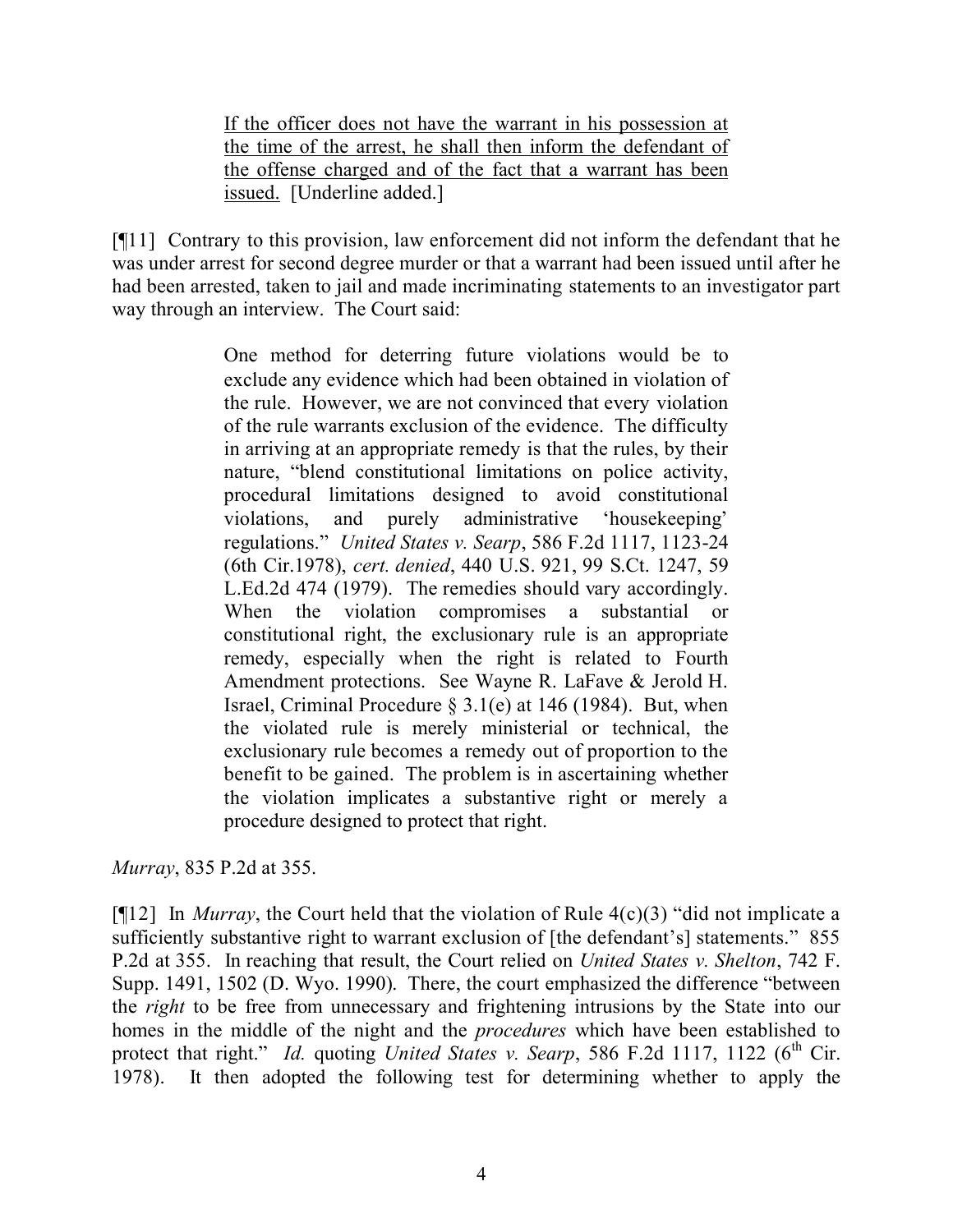exclusionary rule in cases involving search warrants issued in violation of Fed.R.Cr.P. 41:

> [V]iolations of Rule 41 alone should not lead to exclusion unless (1) there was 'prejudice' in the sense that the search might not have occurred or would not have been so abrasive if the Rule had been followed, or (2) there is evidence of intentional and deliberate disregard of a provision in the Rule.

*Murray,* 855 P.2d at 355, quoting *Shelton*, 742 F. Supp. at 1502.

[¶13] Applying this test, the Court in *Murray* looked first to whether the defendant was prejudiced by the violation. To make that determination, the Court considered the violation in light of the rights W.R.Cr.P. 4(c)(3) might be designed to protect: 1) to prevent the unexplained detention of a lawfully arrested defendant, and 2) to safeguard a defendant's privilege against self-incrimination. *Id*., 855 P.2d at 355-356. The Court concluded the defendant was not prejudiced by law enforcement's failure to inform him that he was being charged with second degree murder because his statements during the arrest showed he knew that he was being arrested for shooting the victim and he made the incriminating statement knowing that was the reason for his arrest. Considering the second part of the *Shelton* test, the Court concluded the facts did not support a finding that law enforcement deliberately, and in bad faith, violated W.R.Cr.P. 4(c)(3). *Id*. at 356.

[¶14] Employing this same analysis, we begin by considering whether Mr. Deen was prejudiced by the Rule 41 violation, looking first at the right the rule was intended to protect. It is clear from our precedent that it was intended to protect the right of privacy. "It is axiomatic that 'a home is entitled to special dignity and special sanctity and that the proper way to search a home is to obtain a search warrant.'" *Johnson v. State*, 2010 WY 47, ¶ 7, 228 P.3d 1306, 1310 (Wyo. 2010), quoting *Brown v. State*, 738 P.2d 1092, 1094 (Wyo. 1987).

> Historically, there has been a strong aversion to nighttime searches. Searches of private dwellings executed during the nighttime take on additional constitutional significance. The fourth amendment protects individual privacy, and entry into an occupied dwelling in the middle of the night is clearly a greater invasion of privacy than entry executed during the daytime. "A knock at the door is more alarming in the middle of the night, and it is no less so because the officer knocking has a search warrant."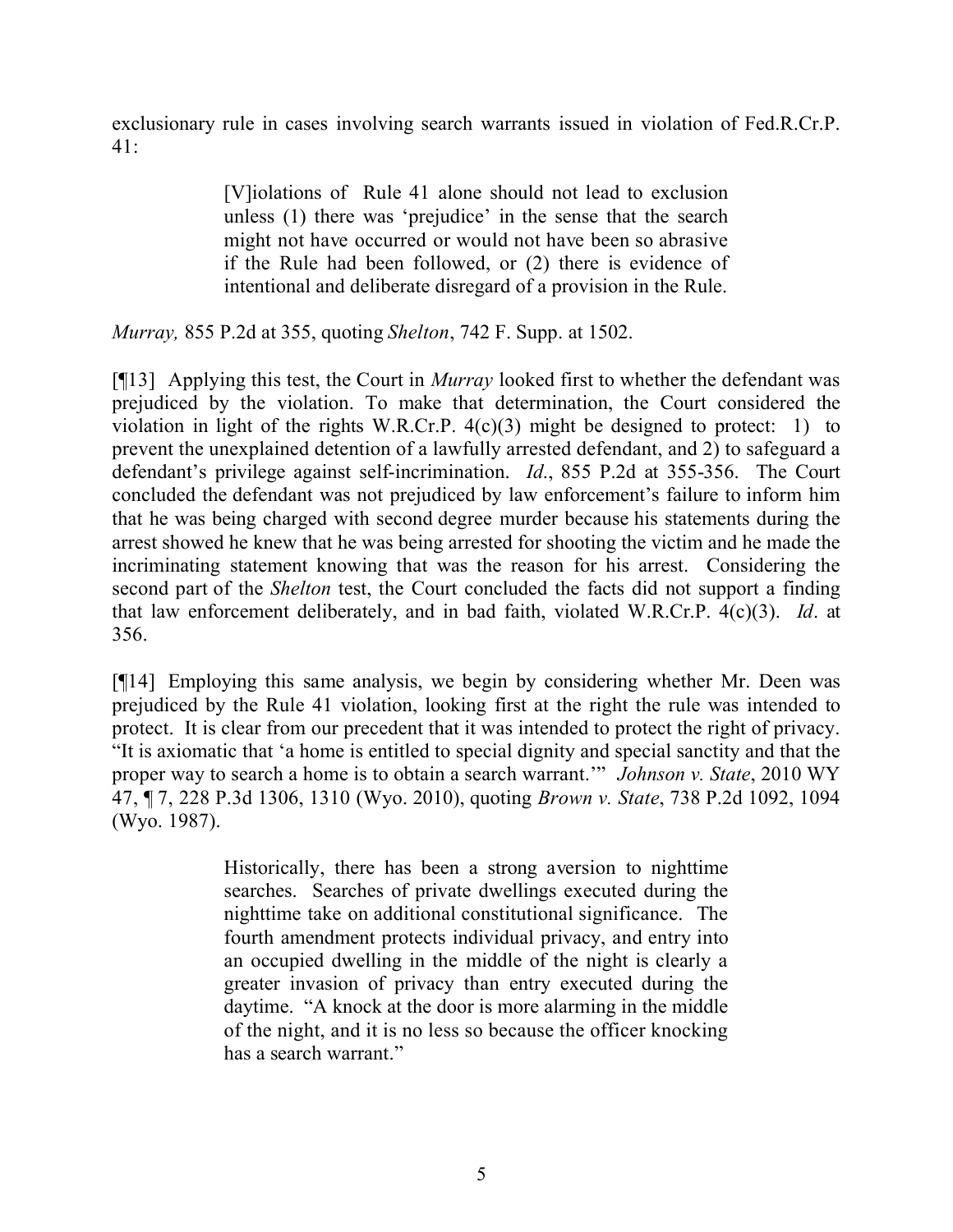*Roose v. State*, 759 P.2d 478, 486 (Wyo. 1988), quoting *State v. Lindner*, 100 Idaho 37, 592 P.2d 852, 857 (1979). Consistent with the Fourth Amendment's prohibition of unreasonable searches, Rule 41(c) prohibits nighttime searches of private dwellings except when reasonable cause is shown for conducting the search after 10 p.m.

[¶15] No showing of reasonable cause was made for searching Mr. Deen's residence after 10 p.m. However, when law enforcement entered the residence there was a lamp on in the living room, a fully clothed female came into the room from the hallway and a male, also fully clothed, came out of the first bedroom. Mr. Deen and a third male were also fully clothed. This was not a situation where law enforcement entered a private dwelling late at night when the occupants were asleep in their beds.

[¶16] Additionally, Investigator Hipsag testified that if he had realized it was after 10 p.m., he probably would have contacted the judge again and tried to obtain an endorsement allowing execution of the search warrant after 10 p.m. Otherwise, he testified, he most likely would have secured the residence by posting law enforcement outside and waited until 6 a.m. to execute the warrant. One way or the other a search was going to happen in the next eight hours.

[¶17] Given these facts, we conclude that Mr. Deen was not prejudiced by service of the search warrant at just after 10:18 p.m. The occupants of the residence were awake when law enforcement arrived. The search was going to occur either that night with a nighttime endorsement or early the next morning without an endorsement. In the latter event, a search in compliance with Rule 4(c) at 6 a.m. when the occupants might well have been asleep would have been more abrasive than the 10:18 search when they were awake. Under the first part of the test this Court adopted in *Murray*, 855 P.2d at 355, there was no prejudice "in the sense that the search might not have occurred or would not have been so abrasive if the Rule had been followed."

[¶18] There also was no evidence of intentional and deliberate disregard of Rule 4(c). Investigator Hipsag testified that at the time of the search he did not realize it was after 10 p.m. He did not discover it was after 10 p.m. until two days later when he looked at the radio log. He testified that it was "absolutely not" a willful violation of the 10 p.m. to 6 a.m. rule; it was an "oversight." He also testified that had he realized it was after 10 p.m., he would not have executed the warrant. The district court expressly found credible the testimony that there was no intent on the part of law enforcement to serve the warrant outside the warrant's time limitations. Under the second part of the *Murray* test, there was no evidence of an intentional and deliberate disregard of the rule supporting a determination that Mr. Deen was prejudiced by execution of the search warrant just after 10:18 p.m. Because Mr. Deen was not prejudiced, exclusion of the evidence seized in the search was not warranted. *Murray*, 855 P.2d at 355.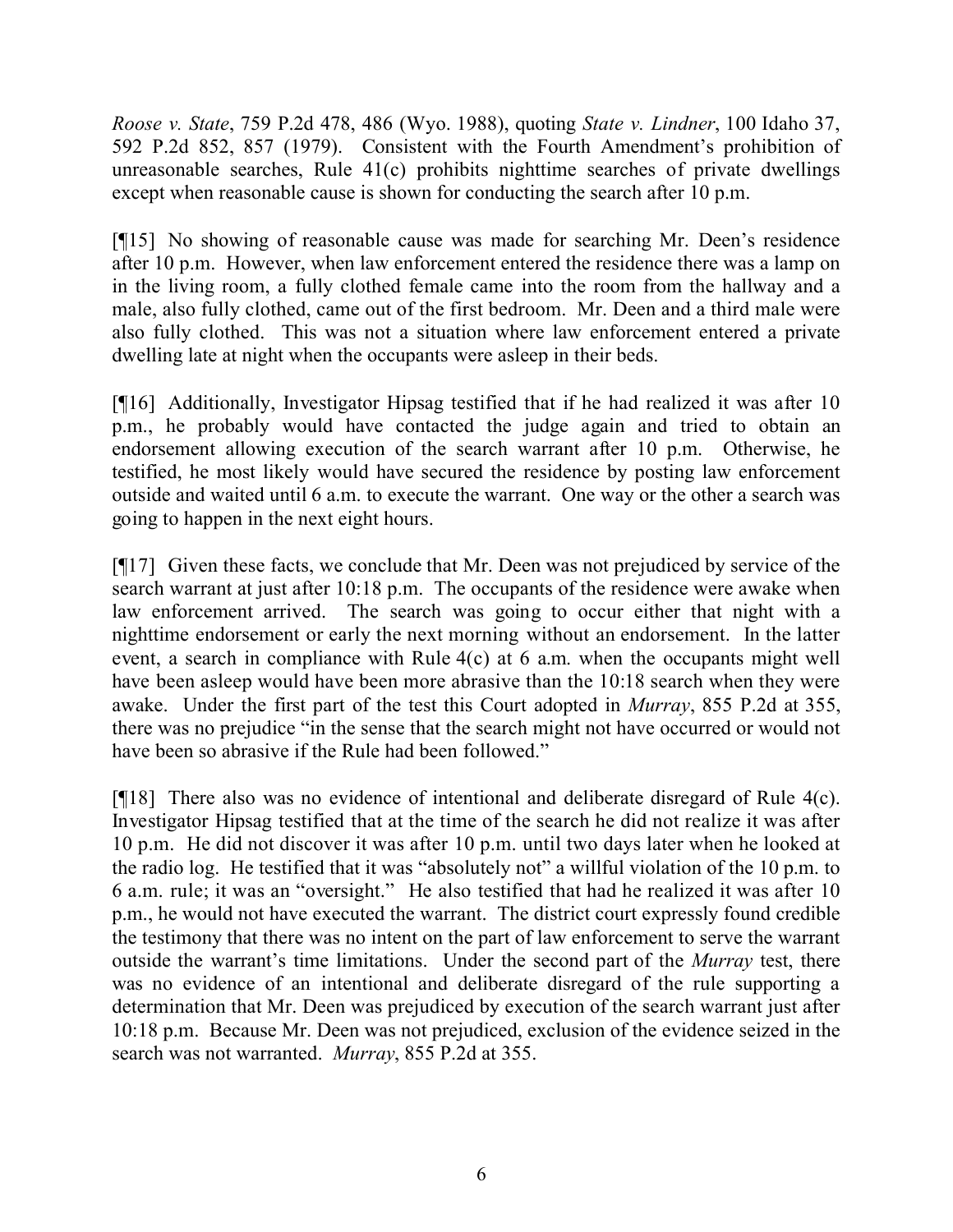[¶19] *Shelton*, 742 F.Supp. 1491, provides further support for this result. A state district court judge issued warrants stating that they could be executed at any time, day or night. However, the supporting affidavits did not demonstrate that cause existed for executing the warrants at night and the issuing judge did not find that cause existed for nighttime execution. *Id*. at 1494, 1501-1502. The defendants sought suppression of the evidence seized in the search based upon the rule violation. The reviewing court concluded that execution of the warrant at nighttime was in violation of W.R.Cr.P. 41, but that suppression of the evidence seized in the search was not warranted. *Id*. at 1503. The Court stated:

> First, the Court was given no evidence that the defendants were prejudiced by the nighttime service. There has been no showing that the searches . . . would not have occurred absent the prompt nighttime execution of the warrants. In fact, all indications are that the two locations would have remained secured by the task force agents until the warrants could be executed. No evidence was presented suggesting that the searches were abrasive in character because of the time at which they were executed. No one was in the residence at the time.

> Second, there has been no allegation of either intentional or deliberate disregard by the agents for the requirements of the Wyoming Statute or rule. Actually, the evidence suggested just the opposite, that the agent preparing the affidavit may or may not have been aware that nighttime execution of warrants always requires an additional showing of cause.

*Id*., 742 F.Supp. 1503.

[¶20] In support of his argument to the contrary, Mr. Deen cites *O'Rourke v. City of F.2d 1465, 1467 (10<sup>th</sup> Cir. 1989), in which police officers entered a private* residence at 10 p.m. to execute a state, daytime bench warrant for the arrest of the homeowners' emancipated daughter for contempt for failing to appear in small claims court to show cause for not paying \$125.00 owed to her roommate. Although the homeowners informed the officers that their daughter was not in the home, they searched every room in the house. *Id.* at 1467-68. The homeowners filed an action against the city and police officers alleging that the search was unreasonable and violated 42 U.S.C. § 1983. The Court held that the search of the home at 10 p.m. without a nighttime endorsement on the warrant was unreasonable under the Fourth Amendment.